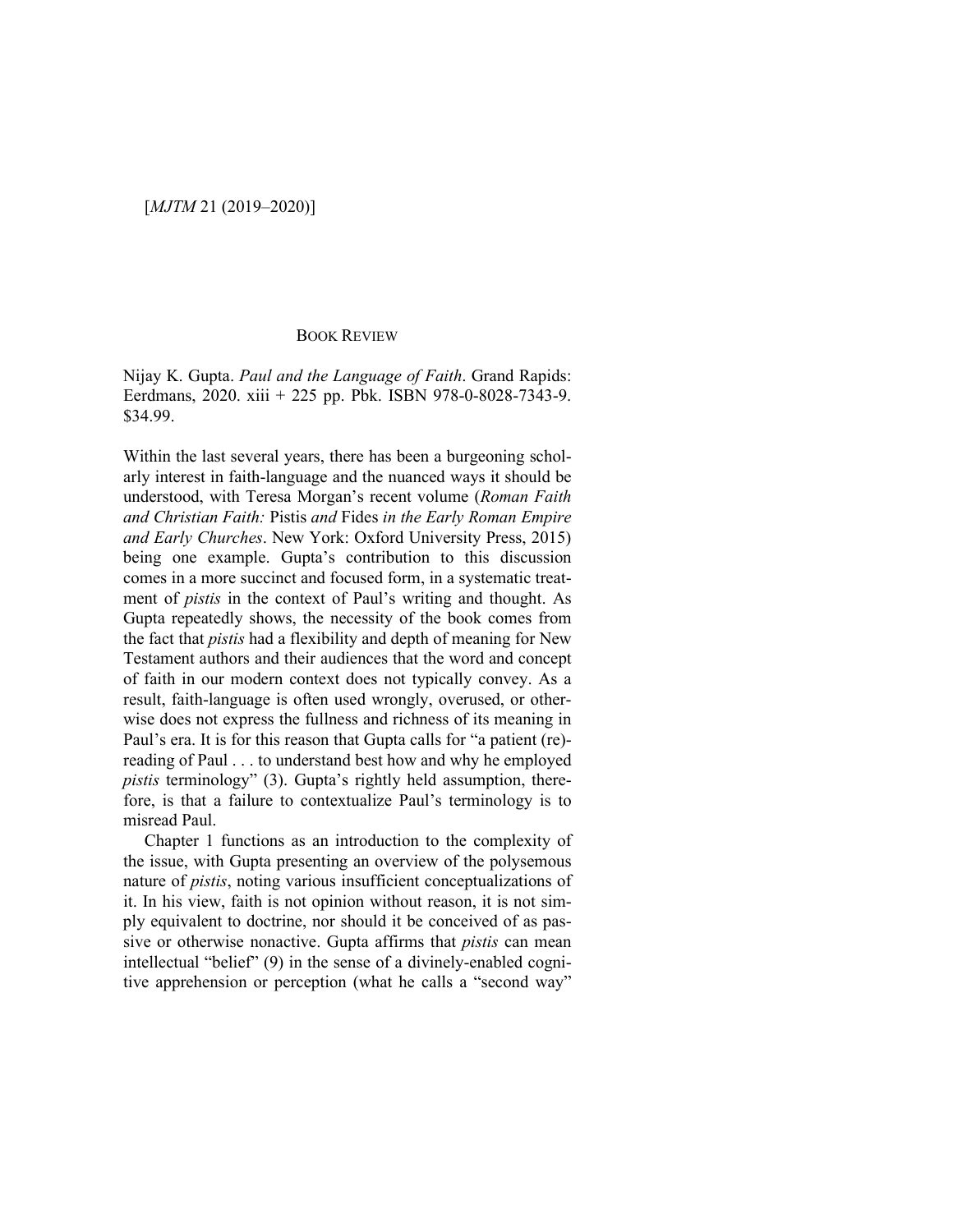[10] of seeing and knowing), but the word can also mean "faithfulness" (10) as related to the divine-human relationship (which he associates with covenant). The cognitively active sense he calls "believing faith" and the relationally active sense he calls "obeying faith" (13). The difficulty of *pistis*, however, is that these meanings are "related, and sometimes, perhaps often, blended or indistinguishable in usage" (12). He thus argues that such ambiguity necessitates a third meaning, namely "trusting faith" (12), which is volitionally active and involves aspects of the other two meanings.

Chapter 2 offers a sweeping historical survey of the ways in which faith-language has been utilized in Christian literature from the apostolic fathers, through the reformers, and to the present time. While such a broad treatment limits the detail that Gupta can provide, the overview is quite helpful for illustrating nuances in views of *pistis* and how these have shifted throughout the centuries. His treatment of particularities in the interpretations of recent scholarship from Bultmann to Morgan functions as a sort of *status quaestionis*, serving to inform the rest of the book. In chapter 3, he further contextualizes Paul's faith-language in light of pagan and Jewish texts of antiquity from the Septuagint and Josephus to Plutarch and Dio Chrysostom, noting that "the vast majority" of such language involves "relational fidelity" (39).

Although the second half of the book is devoted to Paul's writings, chapter 4 addresses faith-language within the Gospels. Gupta includes the chapter because of his assumption that while Paul's writings presumably antedate the earliest Gospel, Paul would have been aware of the tradition underlying the evangelists' work. While the most space is devoted to the Matthean use of *pistis*, Gupta generally contends that the evangelists see faith as far more than simply believing. For them, faith involves a wholehearted immersion, or a whole-being relational trust.

Chapters 5–9 examine six of Paul's letters, beginning with 1 Thessalonians and Philippians (both on which Gupta has recently authored commentaries). He argues that in these letters, *pistis* primarily means "loyalty" and "faithfulness," and that this usage is intentional due to the adversity being faced in each community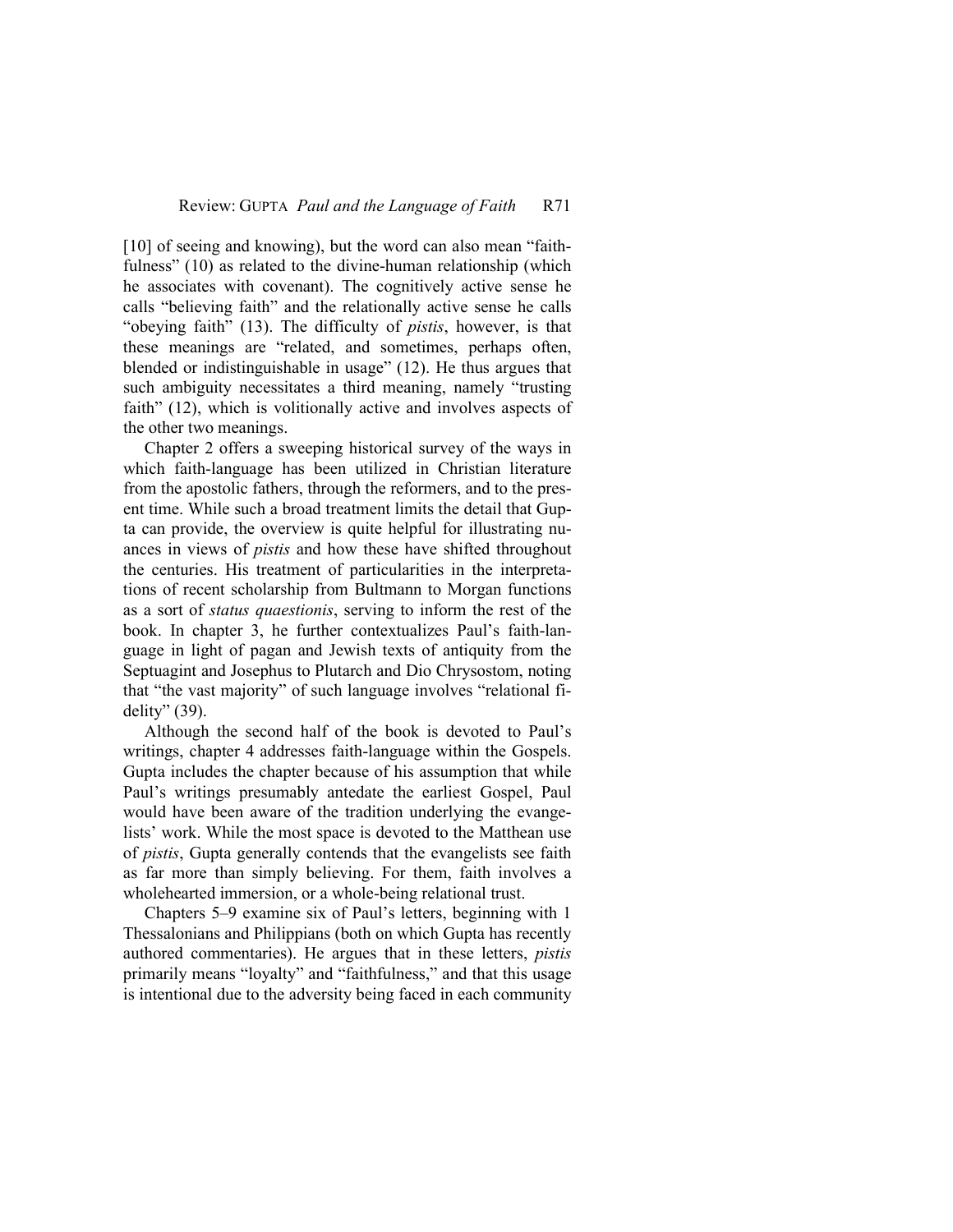## R72 *McMaster Journal of Theology and Ministry* 21

and the need for them to remain committed to the gospel. In 1 Corinthians, Gupta makes an interesting case that much of the letter's faith-language should be understood in relation to knowledge and wisdom, principally that faith is a "way of seeing" (116) which contrasts with the wisdom of the world referenced in 1 Cor 2:5. Similarly, the faith-language of 2 Corinthians involves a "framework of how a believer ought to view reality, especially in light of how one knows and relates to Christ" (116).

Gupta's discussion of *pistis* in Galatians centers on Paul's understanding of the relationship between faith and law. As a result, it is one of the most complex sections of the book, because Gupta incorporates particularities of the debates over both divine and human agency and the New Perspective on Paul. Gupta proposes his own third way within such debates, referred to as "covenantal *pistism*" (143), which emphasizes the "core relational dynamic of the covenant," or what he frequently terms the "Christrelation" (143). Gupta strongly repudiates the idea of faith as opposite to works, noting that Paul's idea of faith does not have the passivity assumed by such a dichotomy. Rather, to Gupta, Paul's way of understanding *pistis* in relation to law and covenant has Jesus, and not the Torah, as the primary focus. In this view, the Torah is not abrogated or pitted against faith, but it is reoriented around the "Christ-relation" (the bond encapsulated by the word *pistis*) as the way one is made right with God.

In the final chapters, Gupta completes his analysis with an examination of Romans. He focuses specifically Paul's citation of Hab 2:4, taking the view (contrary to some scholars) that *pistis* there refers to human trust rather than to the faith of the Messiah, and again militates against the idea of a faith/works dichotomy within the letter. Gupta then includes a discussion of the *pistis christou* debate, noting the importance of the phrase and its possible meanings. He adheres to the view that it should be an objective genitive (meaning "faith in Christ") rather than a subjective genitive (meaning "Christ's faithfulness"). Even so, he appeals strongly to an emphasis on Christ's agency as primary in understanding the human act of faith in such instances. This then leads into the final chapter, in which he reaffirms that his goal was to dismantle the idea that Paul saw faith and works as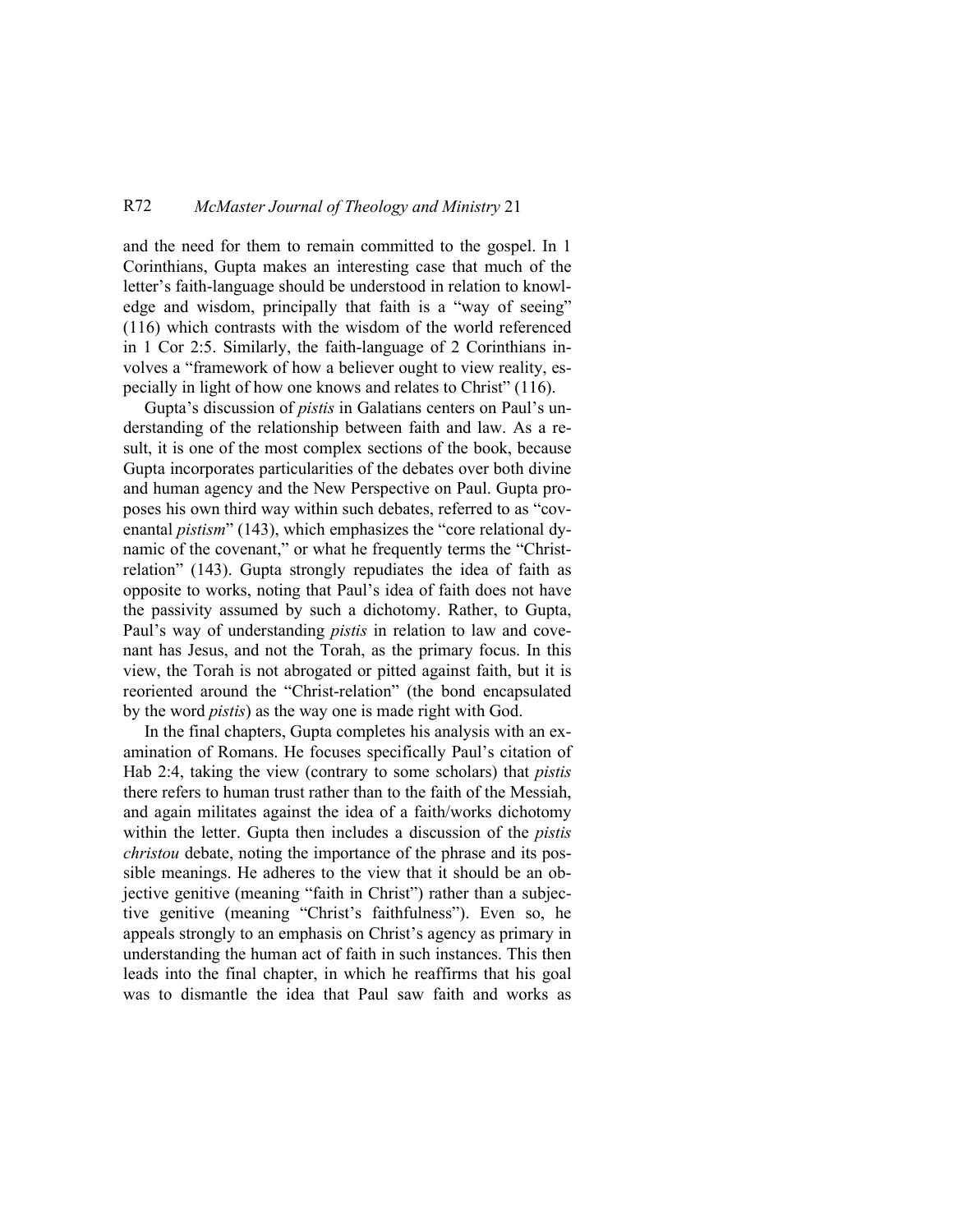alternatives. Rather, to Paul, works are not bad in themselves, but cannot subsume faith as the core, relational, whole-life orientation of the believer.

Given this overview, there is much to commend in the book. As a prolific and expressive writer, Gupta's prose is readable and interesting, despite the sometimes intricate complexities of the subject matter. Gupta also has a gentleness to his presentation, in that he takes a side on issues of scholarly debate, but he presents his perspective with an openness that respects dissenting viewpoints and recognizes the limitations in our exegetical methodology. While he labors to cite and support his own conclusions, such a stance presents the evidence in a way that allows the readers to evaluate the evidence for themselves and reach a conclusion. In my view, his discussion of Galatians and the issue of a perceived faith/works dichotomy is where Gupta's exegetical skill and pastoral balance shone through most clearly.

Another strength of the book is its thorough and detailed examination of the Paul's background and historical context. Gupta widely employs Jewish and Greco-Roman sources, and has a keen ability to show reasonably how these necessarily form a backdrop for how Paul used certain language. Gupta's tone in the book was also helpful, in that he continuously points the reader back to why this issue matters in the first place. The meaning of the word "faith" is indeed no minor concern, as seminal theological concepts rise or fall depending its precise meaning. Given that his goal in writing was to prove the polyvalence of *pistis* and to ground Paul's theology in light of its differing uses, the book accomplishes its purpose.

In its accomplishments, the work was not without its setbacks, the first being that it was somewhat repetitive. This is understandable, given that it is a more than two-hundred-page discussion of only one (albeit complex) concept. Since Gupta chooses to organize the bulk of the book with each chapter (usually) examining one epistle, his conclusions in some areas are the same as in other areas. While his purpose in this is to unify his assertions, this can produce a feeling of redundancy.

The second and more significant issue is in the absence of any reference to the "disputed" Pauline letters. While in his other